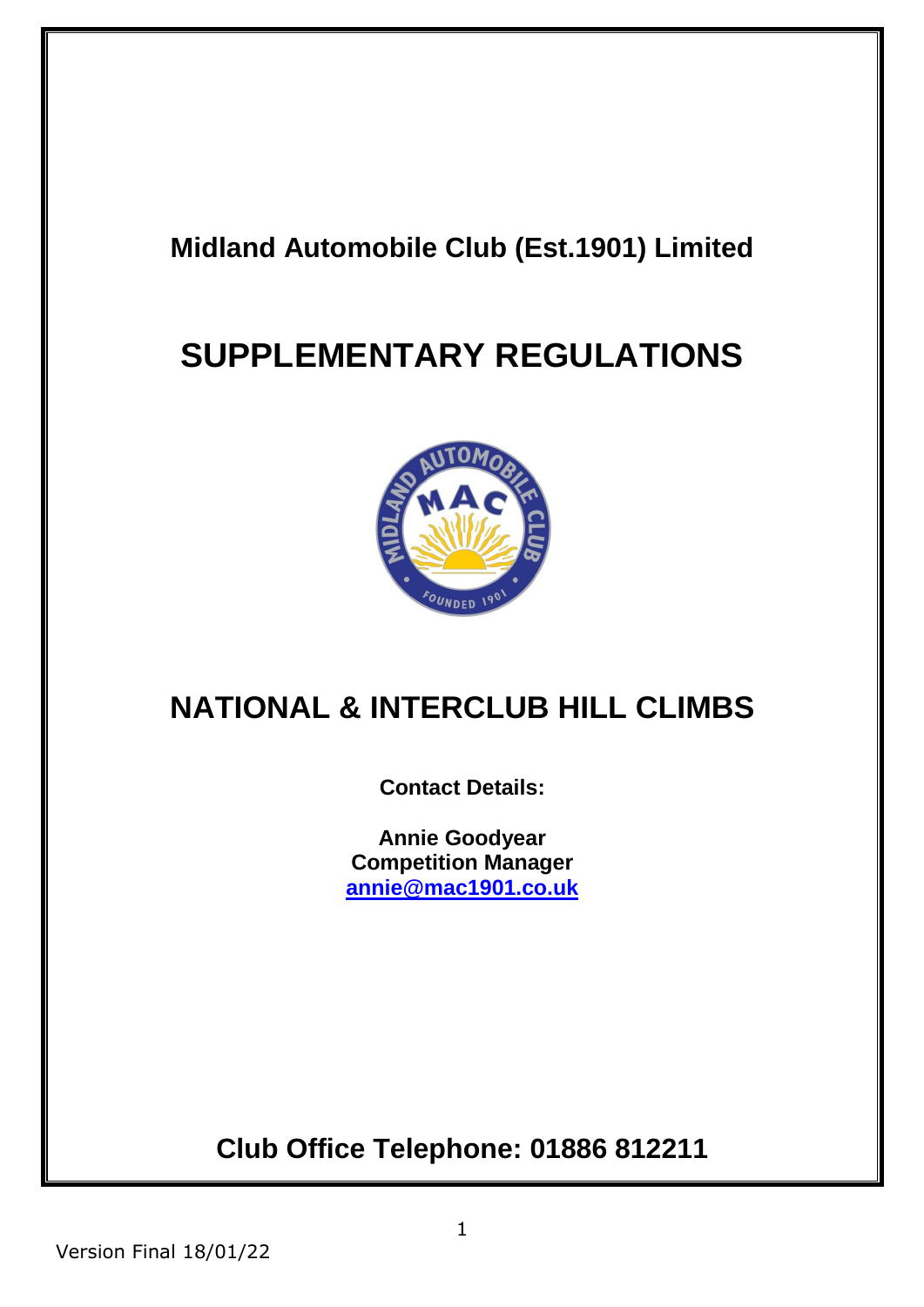# **SUPPLEMENTARY REGULATIONS**

- 1. The Midland Automobile Club (Est. 1901) Limited is the organising Club and is a registered club of Motorsport UK (Club ID 120882)
- 2. **Meetings:** The meetings will be held under the General Regulations of Motorsport UK (incorporating the provisions of the International Sporting Code of the FIA), these Supplementary Regulations and any written instructions that the organising Club may issue.
- 3. **Location:** Shelsley Walsh is situated about 10 miles north-west of Worcester and 9 miles south-west of Stourport-on-Severn. At map reference138/721631 AA Signs from M5 junctions 6 and 7 and from

Stourport on Severn revert to Brown Signs on the approach to Shelsley.

- 4. **Licence:** The Track Licence for 2022 is S/2021\_291
- 5. **Permits:** Motorsport UK Permits as specified in the Summary have been applied for and Permit numbers will be confirmed in the Final Instructions.
- 6. **Documentation:** All Competitors must hold a valid Competition Licence, have proof of Club membership and proof of Championship Registration. Competitors from Overseas may compete in the meeting providing they can provide their ASN details to the Secretary of the Meeting prior to the event commencing. Competitors **may** be asked to produce all relevant documentations.
- 7. **Championships:** The meetings will constitute rounds of the Championships specified in Appendix 1.
- 8. **Programme:** The programme for the meeting (and running order) will be advised in the Final Regulations
- 9. **Course:** The length of the course is 1000 yards with an average gradient of 1 in 8.9, with left and right hand corners.
- 10. **Class Structure:** Classes are set out in Appendix 2. All vehicles must comply with Motorsport UK Technical Regulations.
- 11. **Awards:** Awards will be presented as shown in Appendix 3.
- 12. **Entries:** Entry lists open on publication of these supplementary regulations.

All entries must be made online via the Club's websit[e www.shelseywalsh.com](http://www.shelseywalsh.com/)

# Paper entries will not be accepted unless by prior agreement.

Multiple or single entries can be made.

- 13. **Closing:** Entries for all events will close 28 full days before the event however, late entries may be accepted at the discretion of the organisers as long as the events are not oversubscribed, and subject to the payment of a late entry fee of £20.00 All entries will be held in abeyance for consideration immediately after the closing date, and notification of acceptance or refusal will be emailed shortly after this date for each event. Competitors requiring confirmation of receipt of entries should contact the office.
- 14. **Entry fees**

**Interclub: £155 (£137.50 MAC Member)**

**National: £175 (£157.50 MAC Member) Vintage: £155 (All Entries)**

Entry fees will be banked as received. Entries cancelled 14 days or more prior to the meeting will be refunded in full less a £15.00 administration charge.

Entries cancelled between 7 and 13 days prior to the meeting will be refunded in full less a £40.00 administration charge.

Entries cancelled less than 7 days prior to the meeting will receive a refund of £25 only, upon application to the Secretary of the Meeting.

- 15. **Cancellation:** In the unfortunate situation of the cancellation of an event as a result of circumstances beyond our control, e.g. force majeure, viral pandemic, dictates from Government and or Motorsport UK etc. We will propose returning of event fees less actual costs, up to a maximum of £15.
- 16. **Cheques:** Entries accompanied by post-dated cheques will not be considered.
- 17. **Refusal:** All entries are accepted or refused at the discretion of the Organisers. In the event of refusal, the entry fee will be refunded **IN FULL** regardless of when the refusal is notified.
- 18. All refunds will be processed during the week following the event.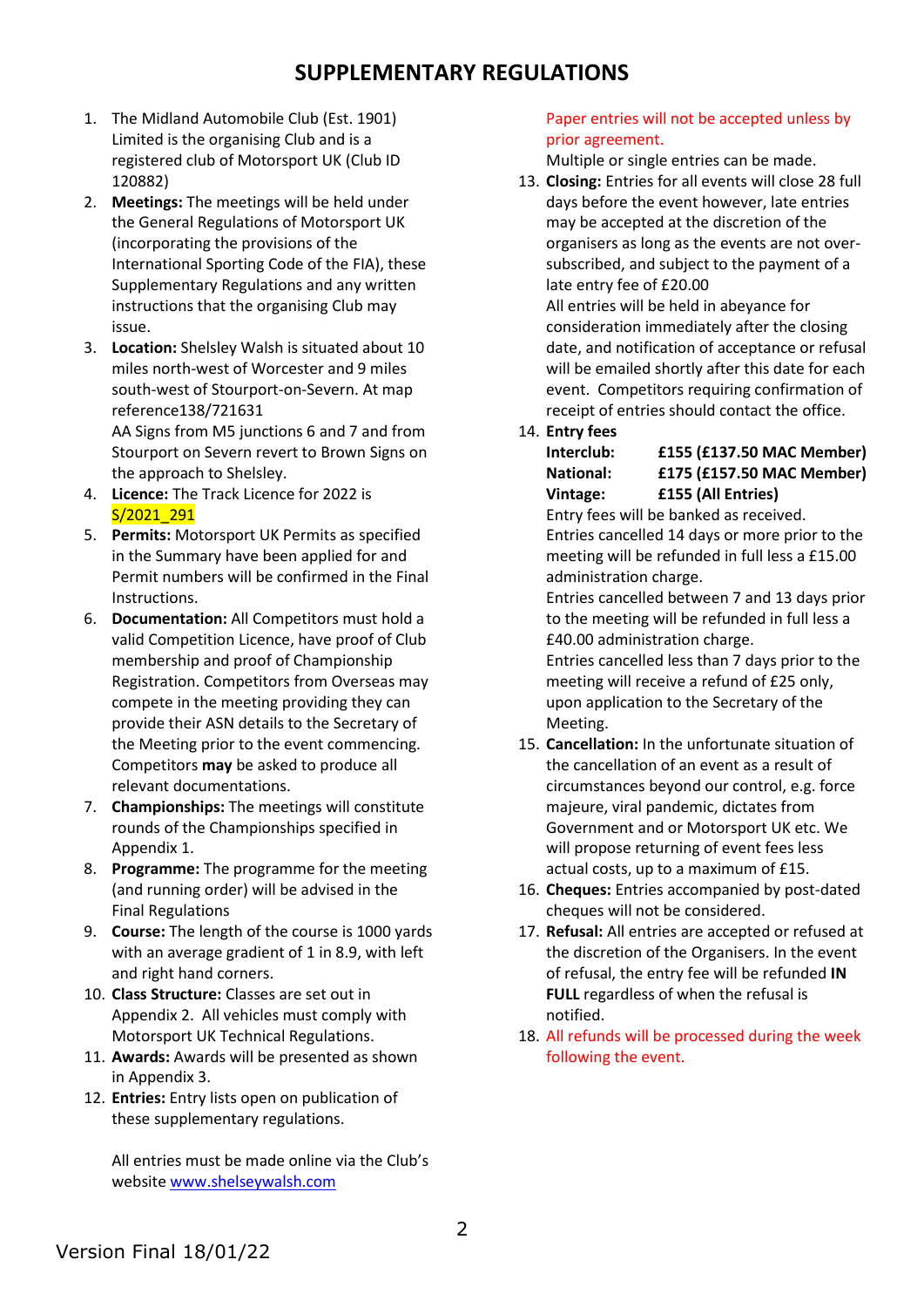19. **Priority of entries:** Please note that, in the event of entries being oversubscribed, priority for entries will be as follows: Entries received prior to the closing date: *Priority 1: Entrants in an invited championship who are members of the MAC Priority 2: Entrants in an invited championship (who are not a member of the MAC) Priority 3: MAC Members not in a championship Priority 4: Invited club members (in date of entry order)*

Entries received after the Closing Date (if the maximum numbers have not yet been reached) *Priority 5: MAC members Priority 6: Championship entrants Priority 7: Invited club members*

- 20. In the event of events being oversubscribed, the organiser reserves the right to "cap" the number of competitors from an invited championship. If this is the case it will be the responsibility of the championship co-ordinator to select the successful entries.
- 21. **Practice:** Competitors are strongly recommended to walk the hill up to 15 minutes before the start of practice

Competitors will be given the opportunity of at least two practice runs (unless a championship specifically foregoes this opportunity in favour of substituting one of the designated practice runs as a timed competitive run)

In the event of 'force majeure' the Clerk of the Course may determine a different procedure which will be notified to all competitors via the paddock tannoy system, notice board or both.

- 22. **New Drivers:** All drivers who have not previously competed at Shelsley Walsh **MUST** attend a "NEW DRIVERS' BRIEFING" in the Farmyard 15 minutes before the start of the meeting, and must confirm that they have walked the course (H)32.1.3
- 23. **Competition Numbers:** Competitors will be identified by competition numbers (as defined in accordance with Motorsport UK regulations or as agreed by the Chief Timekeeper) displayed on both sides of the car. A third set of numbers which can be smaller **MUST** be displayed on the front left of the car to enable the timekeepers to identify cars approaching the start line. When two drivers compete in the same car, two sets of suitable numbers must be provided by the entrant and changed as necessary. Cars will not be permitted to run with two sets of numbers displayed at the same time.
- 24. **Noise**: All vehicles must meet the silencing levels set out in Motorsport UK Technical Regulations,

except for period defined cars in groups A to H and cars running in special, historic or invitation classes that are allowed, at the absolute discretion of the Clerk of the Course. Competitors are also requested to minimise revving of engines in the return road when descending the hill and to refrain from running engines in the Paddock after the end of the meetings. Under no circumstances may engines be started in the paddock before 8.45am (except road legal cars). The Environmental Scrutineer will be the judge of fact in noise related matters and may request additional testing of any car suspected of creating excessive noise

25. **Start Area**: The entry to the area is defined by the Pre-Start Line. Once this line is passed, a car will be deemed to be under starter's orders. No more than two people in addition to the driver and officials may attend each car in the identified start area (S) 9.3.5 .

**TYRE CLEANING / SPINNING / TYRE WARMERS:** The spinning of wheels to clean and induce heat into the tyres is allowed within the designated area (S) 9.3.1 For the avoidance of doubt there are two lines that define the area between which tyre spinning can start and must finish. Forward motion must be maintained on each and every attempt, and any form of brake 'line lock' whether mechanical or electronic to facilitate this is prohibited. This, and the spinning wheels outside the designated area may result in disqualification from the event. The use of an external device or power source to pre-heat the tyres of competing cars, whether the tyres are fitted to the car or not, is prohibited. Transmission warming/testing shall be strictly in accordance with (K)14.2.

- 26. **Start Procedure**: On arrival at the Start Line, a red light will be displayed, cars will be set up in line with the timing gear, the rear wheels will be chocked, once the red-light changes to green the driver may commence his run, in their own time. A car will be deemed to have started when the vehicle, breaks the beam, starting the electronic timing apparatus.
- 27. **False Starts**: If a competitor makes an unsatisfactory start, provided that neither of the rear wheel centres has crossed the Start Line, he may be permitted to re-start. If, however, the car stops due to mechanical failure and cannot be immediately re-started, it must be removed as directed by marshals. Unless it can be returned to the Start Line within two minutes, a re-start will not be permitted. Judges of Fact will be on the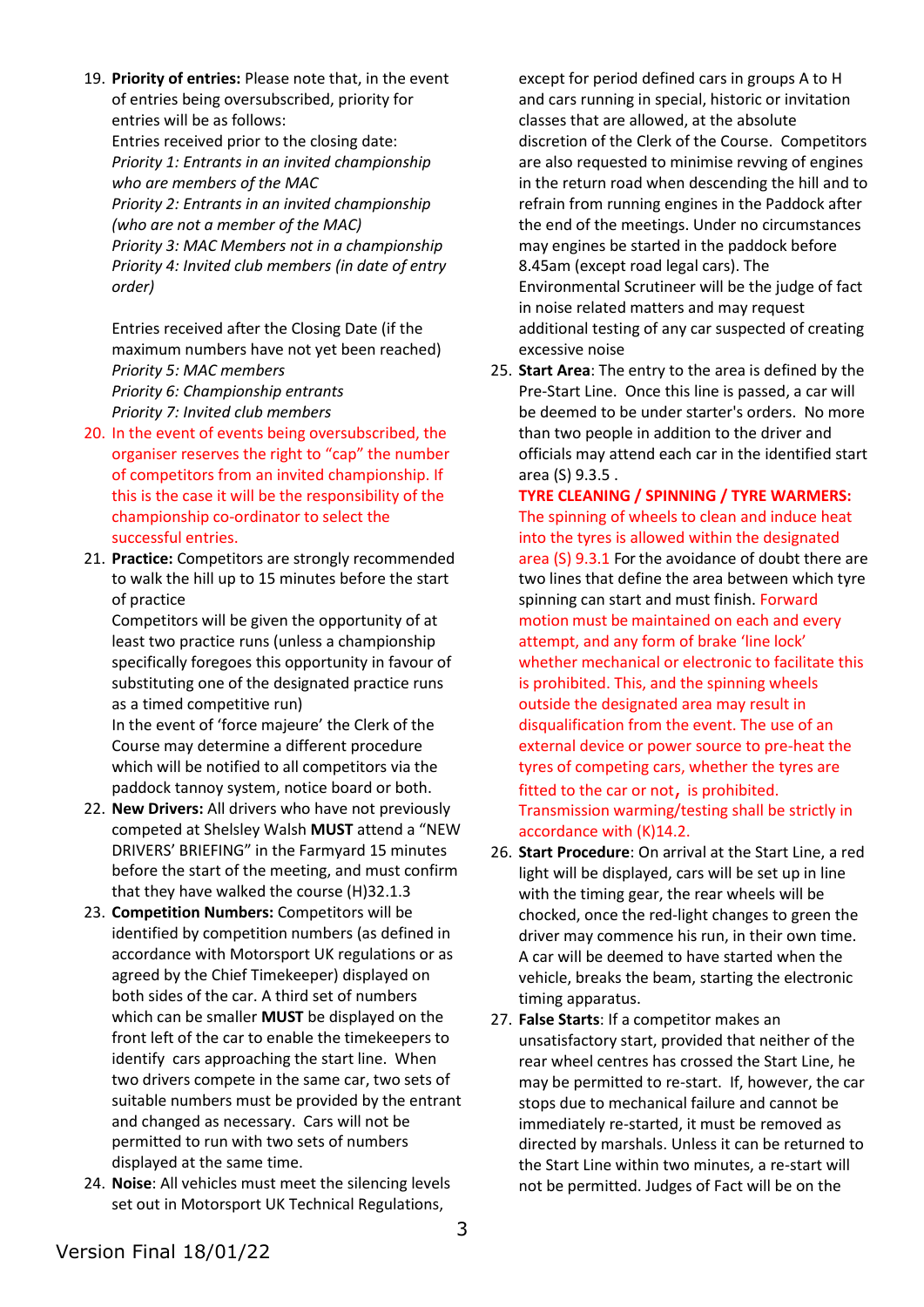Start Line to determine whether a false start has been made, and a re-start allowed.

- 28. **Flag Signals**: **Ascending:** A Red Flag means STOP as soon as practicable and await further instructions from the Marshals.
- 29. **FINISH PROCEDURE:** The finish line will be indicated by black and white chequered boards on either side of the course. After crossing the finishing line follow the track to the holding paddock. Brake testing or practice starts are not allowed in the approach to or in the holding paddock
- 30. **Return to Paddock**: After each batch is completed, cars will return down the hill on the signal from the Finish Paddock Marshal. Under no circumstances will a car that is descending the hill overtake or stop for any reason other than as outlined in paragraph 29 above. It is particularly important that cars do not stop in the first section of the Return Road between Triangle and the Church. This prevents following cars from coasting back to the Paddock and is the major cause of delay in batch changeovers.

# *It is imperative for public safety that you keep your speed slow when entering the paddock.*

- 31. Competitors are required to wear ALL safety gear for the return downhill. Failure to do so is in contravention of (S)9.2.1.
- 32. **Recovery:** In the event that a stricken car has to be recovered using the available Recovery Unit, equipment or marshals, care will be taken to minimise any further damage during the recovery. However, the Club disclaims any responsibility for any such consequential damage.
- 33. All damaged cars will be taken to the competitor field unless directed by the Clerk of the Course.
- 34. **Target times**: Target times will be assessed after practice for each event, based on a competitor's known performance or practice times. If any competitor improves on his target time by more than 5% that time will be excluded from the meeting's results.
- 35. **Ties**: In the event of two competitors tying for an Award, the competitor with the lowest Aggregate times will be the winner. If the result is still a tie, the Stewards of the Meeting shall decide on a suitable solution.
- 36. **Championships:** will be run in accordance with the Regulations issued for the individual championships. Times recorded in the

Championship Run Off will only count for the absolute Best Time of Day Awards, not for any other Class or definitive awards within the event. If any non-registered competitor has qualified for an absolute Best Time of Day Award at the end of the Class runs he will have the opportunity of becoming an additional runner in the Championship Run Off and will be integrated into the order of running.

- 37. **On Board Cameras:** Vehicles can only carry cameras if authorised by the Chief Scrutineer and Event Organiser in accordance with Motorsport UK regulations. Mountings will be closely inspected. Please advise the scrutineer at the time of inspection.
- 38. **Electric Cars:** Standard Road going Electric and hybrid cars may be permitted, subject to the event organisers having the required personnel and equipment available. Commercial vehicles are allowed subject to the
- approval of the Chief Scrutineer. 39. **Support vehicles:** No Trailers, motorhomes or support vehicles will be allowed into the Paddock whilst the meeting is in progress.
- 40. **Camping**: is permitted for Motor Homes, Caravans and Tents upon prior booking provided that they are parked in the Competitor's Car Park. There will be a charge of £10.00 per night inclusive of VAT if pre-booked with entry. Competitors are asked to include the camping fee with their entry for each event. An inspection of passes will be made during the weekend. Anybody who has not booked may be able to purchase their pass at the paddock office at a cost of £15 per night. *Camping on Sunday night is ONLY permitted in the Orchard*
- 41. All other Motorsport UK General and Technical Regulations apply as written. All references are to the 2022 edition of the Motorsport UK Yearbook
- 42. **Officials:** The appointed Officials will be notified to Competitors in their Final Instructions and published in the event programme. Any other changes will be notified on the meeting notice board adjacent to the Times Display in the Paddock.
- 43. **Results:** Provisional results will be published as soon as possible following the end of the event.
- 44. **Protests:** Any protest must be lodged in accordance with Motorsport UK Regulations.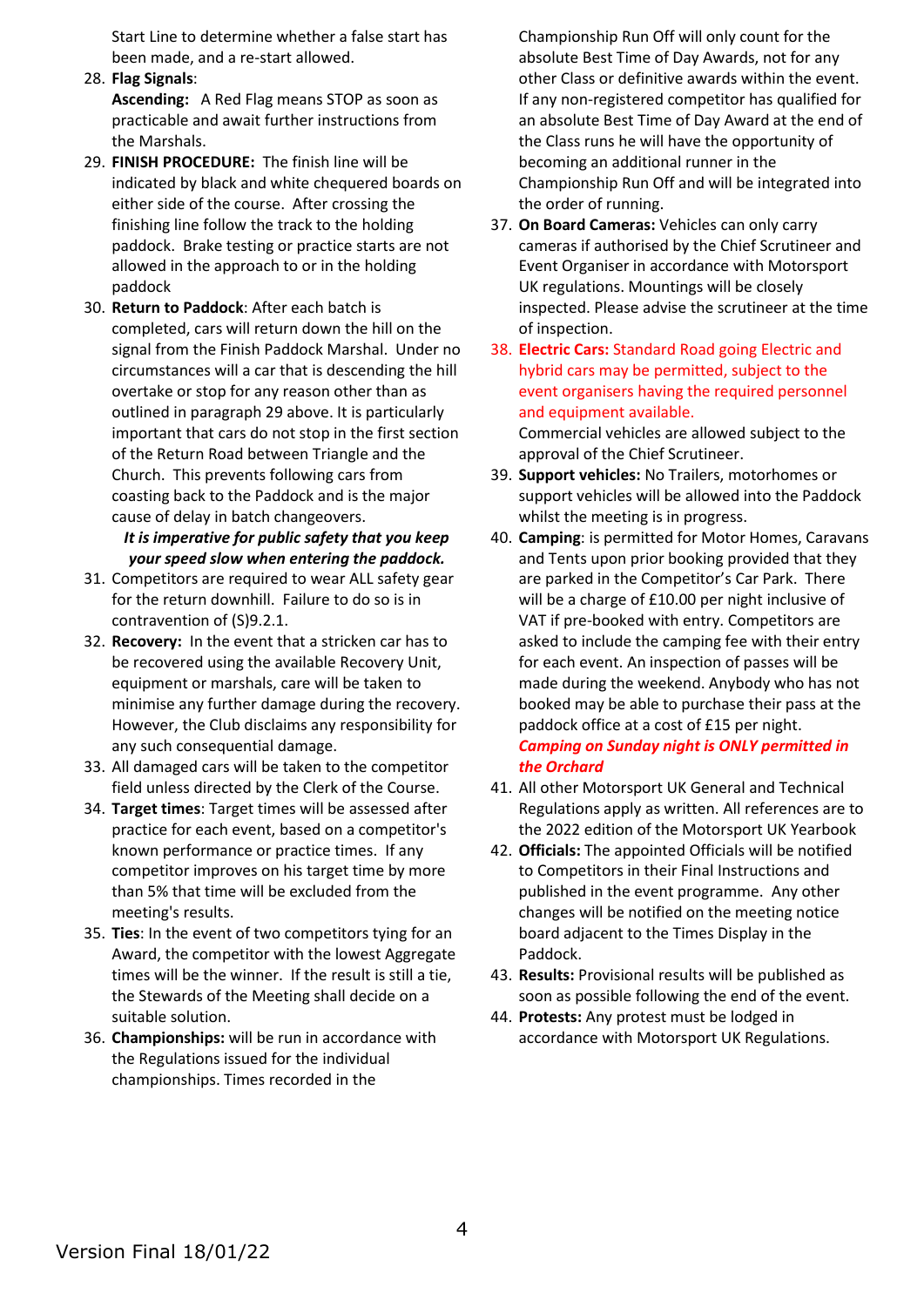# **Appendix 1 Event Structure**

# 1.1 **PERSONS ELIGIBLE:**

- 1.2 National events Saturday Practice and a Sunday practice and Competitive runs are open to all competitors holding a valid Motorsport UK Speed or Race National or International competition licence as appropriate.
- 1.3 Interclub events are open to all competitors holding an interclub licence **UNLESS** competing in a Racing or Sports Libre car of more than 1100cc or equivalent forced induction, with the exception of class J1/J1b **MUST** hold a RS National or Race National Licence.

| Event                     | Date      | <b>Status</b> | <b>Closing</b> | Invited Championship                | Invited/Member Clubs                                                                     |
|---------------------------|-----------|---------------|----------------|-------------------------------------|------------------------------------------------------------------------------------------|
|                           |           |               | Date           |                                     |                                                                                          |
| Speed into<br>Spring      | 7 & 8 May | National      | 8 April        | <b>BMTR Tyres Midland Hillclimb</b> | Association of West Midland<br><b>Motor Clubs</b><br>Welsh Association of Motor<br>Clubs |
|                           |           |               |                | Wynn Developments Top 10 Challenge  |                                                                                          |
|                           | 7 May     | Interclub     |                | Paul Matty sports Cars Lotus        |                                                                                          |
|                           |           |               |                | MGCC Speed                          |                                                                                          |
|                           | 8 May     | ACU           |                | <b>Bikes</b>                        |                                                                                          |
|                           |           |               |                | <b>British Hill Climb</b>           | Association of West Midland                                                              |
| Best of British           | 4 & 5     | National      | 6 May          | <b>British Hill Climb Cup</b>       | <b>Motor Clubs</b>                                                                       |
|                           | June      |               |                | <b>BMTR Tyres Midland Hillclimb</b> | Welsh Association of Motor                                                               |
|                           |           |               |                | Wynn Developments Top 10 Challenge  | Clubs                                                                                    |
|                           | 4 June    | Interclub     |                | <b>Autocar MAC Young Drivers</b>    |                                                                                          |
|                           |           |               |                | WSCC/NM Speed Series (Westfields)   |                                                                                          |
|                           | 5 June    | Interclub     |                | <b>Autocar MAC Young Drivers</b>    |                                                                                          |
|                           |           |               |                | WSCC/NM Speed Series (Westfields)   |                                                                                          |
| Championship<br>Challenge |           |               | 15 July        | <b>British Hill Climb</b>           | Association of West Midland                                                              |
|                           | 13 & 14   | National      |                | British Hill Climb Cup              | <b>Motor Clubs</b>                                                                       |
|                           | August    |               |                | <b>BMTR Tyres Midland Hillclimb</b> | Welsh Association of Motor                                                               |
|                           |           |               |                | Wynn Developments Top 10 Challenge  | Clubs                                                                                    |
|                           | 13 August | Interclub     |                | <b>Midland Speed</b>                |                                                                                          |
|                           | 14 August | interclub     |                |                                     |                                                                                          |

#### 1.4 National with Interclub Weekend

**Maximum entries for 2 day National Meetings = 140 Maximum Entries for Saturday at a National Meeting = 60 Maximum Entries for Sunday at a National Meeting = 30**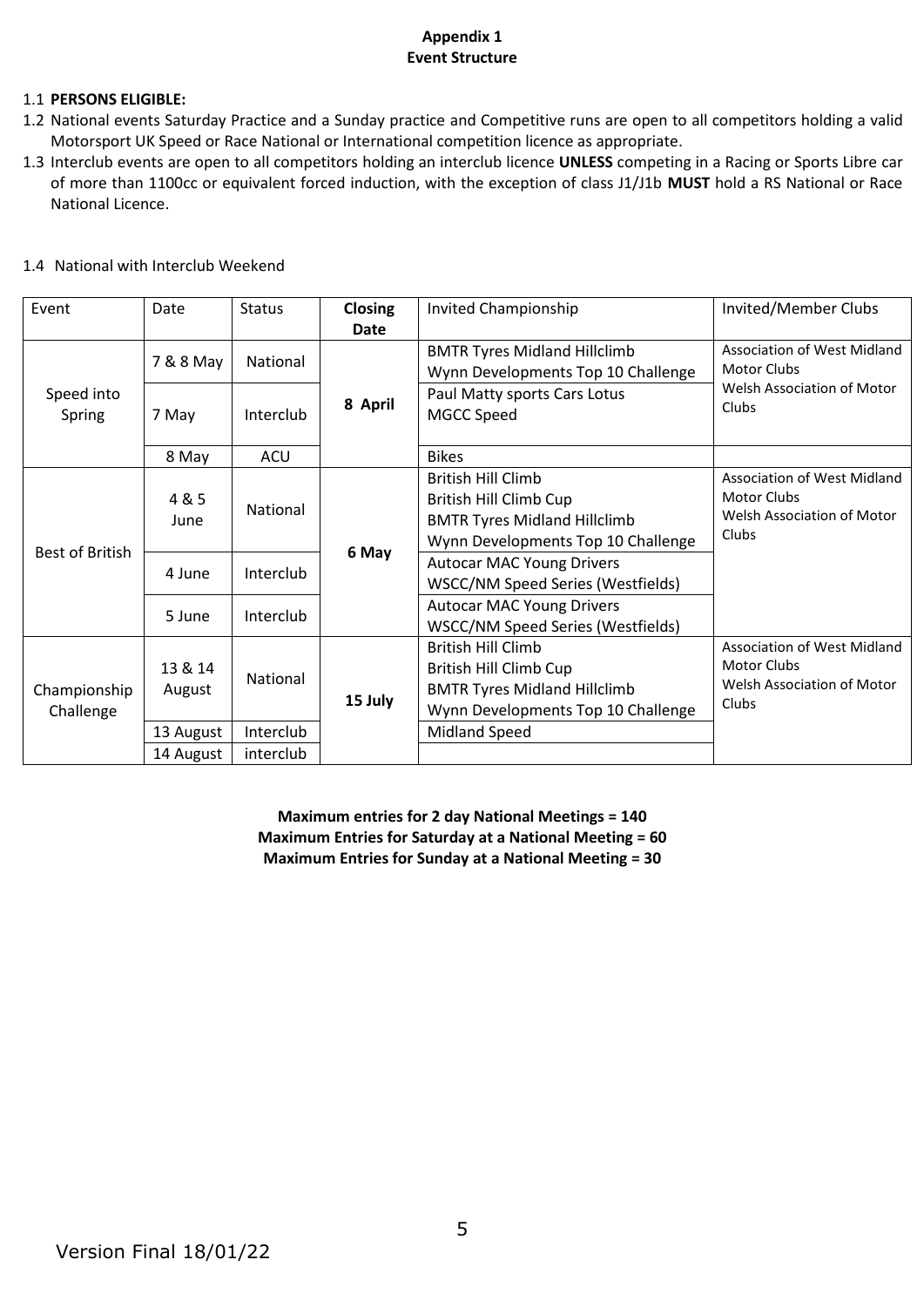# 1.2.1 Interclub 1-day meetings

| Event                          | Date            | <b>Status</b> | Closing<br><b>Date</b> | <b>Invited Championship</b>                                                                                                                                                                                                                       | Invited/Member Clubs                                                                                                                |  |
|--------------------------------|-----------------|---------------|------------------------|---------------------------------------------------------------------------------------------------------------------------------------------------------------------------------------------------------------------------------------------------|-------------------------------------------------------------------------------------------------------------------------------------|--|
| <b>Rally Legends</b>           | 21 May          | Interclub     |                        | <b>Please see separate Regulations</b>                                                                                                                                                                                                            |                                                                                                                                     |  |
| <b>St Andrews</b><br>Challenge | 22 May          | Interclub     | 22 April               | <b>BARC Connaught Speed</b><br><b>Midland Speed</b><br>Thorne Wines MAC Speed                                                                                                                                                                     | <b>Association of West</b><br><b>Midland Motor Clubs</b><br>Welsh Association of Motor<br>Clubs                                     |  |
| Summer Spree<br>Day 1          | 25 June         | Interclub     |                        | 500 Owners Association Speed<br><b>BWRDC Anniversary</b><br><b>Classic Marques Speed Challenge</b><br>7 Oaks Speed League<br><b>Midland Speed</b><br>Trident Engineering Welsh Sprint & Hillclimb                                                 | Association of West<br><b>Midland Motor Clubs</b><br>Welsh Association of Motor<br>Clubs                                            |  |
|                                | 25 June         | ACU           |                        | <b>Bikes</b>                                                                                                                                                                                                                                      |                                                                                                                                     |  |
| Summer Spree<br>Day 2          | 26 June         | Interclub     | 27 May                 | 7 Oaks Speed League<br><b>BARC Connaught Speed</b><br><b>BWRDC Anniversary</b><br>Pirelli Ferrari Hillclimb<br>Triple M/Pirelli HSA Speed<br>Trident Engineering Welsh Sprint & Hillclimb                                                         | Association of West<br><b>Midland Motor Clubs</b><br>Welsh Association of Motor<br>Clubs                                            |  |
|                                | 26 June         | ACU           |                        | <b>Bikes</b>                                                                                                                                                                                                                                      |                                                                                                                                     |  |
| <b>Piston Power</b>            | 2 July          | Interclub     | 3 June                 | <b>Bert Hadley Memorial</b><br><b>Buckley Register</b><br>Jaguar Drivers Club<br>Longton & District Northern Speed<br><b>Midland Speed</b><br>Paul Matty Sports Cars Lotus<br>TripleM/Pirelli NSCC Speed<br>Thornes Wine MAC Speed<br>TR Register | <b>Allard Owners Club</b><br><b>Association of West</b><br><b>Midland Motor Clubs</b><br><b>Welsh Association of Motor</b><br>Clubs |  |
| Vintage<br>Meeting             | 3 July          | Interclub     |                        | <b>VSCC</b>                                                                                                                                                                                                                                       |                                                                                                                                     |  |
| Classic Nostalgia              | 16 July         | Interclub     | 17 June                | 500 Owners Association Speed<br><b>Austin Healey</b><br><b>BOC Fassi Classic</b><br>Paul Matty Sports Cars Lotus                                                                                                                                  | Association of West<br><b>Midland Motor Clubs</b><br><b>Welsh Association of Motor</b><br>Clubs                                     |  |
|                                | 17 July         | Interclub     |                        | 500 Owners Association Speed<br><b>Austin Healey</b><br><b>BOC Fassi Classic</b><br><b>Classic Marques Speed Challenge</b><br>Morgan Sports Car Club Techniques Speed<br>Paul Matty Sports Cars Lotus                                             | Association of West<br><b>Midland Motor Clubs</b><br>Welsh Association of Motor<br>Clubs                                            |  |
| <b>Harvest Festival</b>        | 17<br>September | Interclub     | 19 August              | <b>BOC Fassi Classic</b><br>Downton Speed<br>Triple M/Pirelli HSA Speed<br>Paul Matty Sports Cars Lotus<br>Petro-Canada Lubricants Porsche Club<br>Speed                                                                                          | <b>Allard Owners Club</b><br><b>Association of West</b><br><b>Midland Motor Clubs</b><br>Welsh Association of Motor<br>Clubs        |  |
|                                | 18<br>September | Interclub     |                        | <b>Autocar MAC Young Drivers</b><br><b>BOC New Barn</b><br>Downton speed<br><b>Midland Speed</b><br>Pirelli Ferrari Hillclimb<br>Thornes Wine MAC Speed<br>TR Register                                                                            | <b>Association of West</b><br><b>Midland Motor Clubs</b><br>Welsh Association of Motor<br>Clubs                                     |  |

# **Maximum entries for the above Interclub events = 130**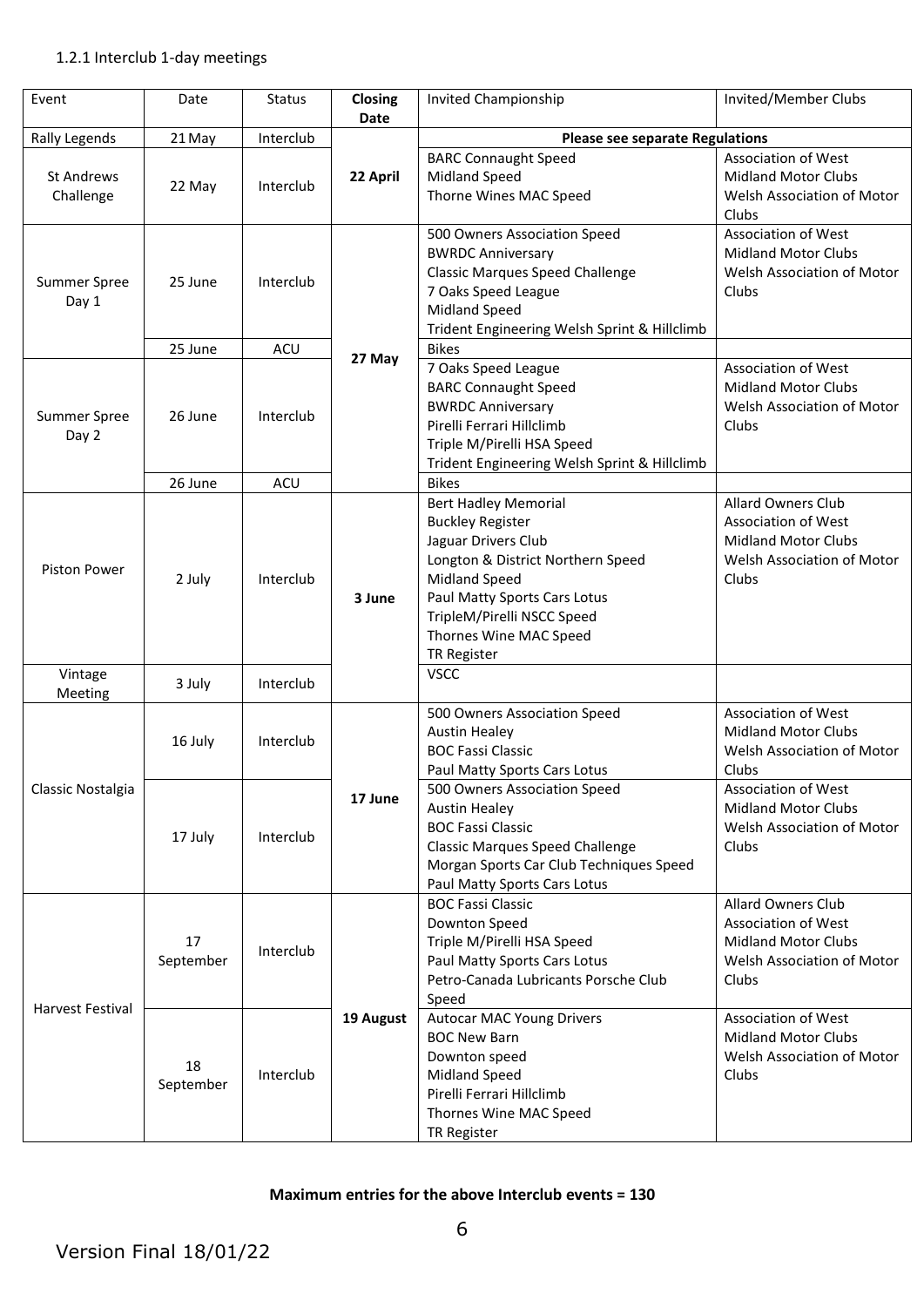# **Appendix 2 Class Structure**

#### **For all competitors in the national 2 day events**

- A1 Road Cars Series Production Cars up to 2000cc
- A2 Road Cars Series Production Cars over 2000cc
- A3 Road Cars Series Production Cars 4 Wheel Drive of any engine capacity
- B Road Cars Specialist Production Cars (see note 1 & 2)
- C1 Modified Cars Series Production Cars up to 1400cc
- C2 Modified Cars Series Production Cars over 1400cc up to 2000cc
- C3 Modified Cars Series Production Cars over 2000cc
- C4 Modified Cars Series Production Cars 4 Wheel Drive of any engine capacity *\*\**
- D Modified Cars Specialist Production Cars (see note 2)
- F Sports Libre Cars up to 2000cc
- G Sports Libre Cars over 2000cc
- H Racing Cars up to 600cc
- I Racing Cars over 600cc up to 1100cc
- J1 Formula Ford Racing Cars up to 1600cc pre-1994 (see note 3)
- J2 Racing Cars over 1100cc up to 1600cc
- K1 Racing Cars over 1600cc up to 2000cc (normally aspirated engines)
- K2 Racing Cars over 1600cc up to 2000cc (forced induction engines)
- K3 Racing Cars over 1600cc up to 2000cc. normally aspirated motorcycle engines with integrated gearbox *\*\**
- L Racing Cars over 2000cc
- M Sports Racing and Racing Cars manufactured up to 1971 inclusive (see note 4)
- N Sports Racing and Racing Cars manufactured from 1972 to 1985 inclusive

# *\*\* (Speed into Spring only)*

# **The following classes apply to all competitors who are competing in the 1 day interclub events**

- A1b Road Cars Series Production up to 2000cc
- A2b Road Cars Series Production over 2000cc
- A3b Road Cars Series Production Cars 4 Wheel Drive of any engine capacity
- A4b Road Cars Series Production Cars with space-framed or non-ferrous chassis.
- B1b Road Cars Specialist Production (see note 1 & 2)
- C1b Modified Cars Series Production Cars up to 1400cc
- C2b Modified Cars Series Production Cars 1400cc up to 2000cc
- C3b Modified Cars Series Production Cars over 2000cc
- C4b Modified Cars Series Production Cars 4 Wheel Drive of any engine capacity
- Db Modified Cars Specialist Production Cars as (see note 2)
- Fb Sports Libre Cars up to 2000cc
- Gb Sports Libre Cars over 2000cc
- Hb Racing Cars up to 600cc
- Ib Racing Cars over 600cc up to 1100cc
- J1b Formula Ford Racing cars up to 1600cc pre-1994 (see note 3)
- J2b Racing Cars over 1100cc up to 1600cc
- K1b Racing Cars over 1600cc up to 2000cc (normally aspirated engines)
- K2b Racing Cars over 1600cc up to 2000cc (forced induction engines)
- K3b Racing Cars over 1600cc up to 2000cc. normally aspirated motorcycle engines with integrated gearbox
- Lb Racing Cars over 2000cc
- Mb Sports Racing and Racing Cars manufactured up to 1971 inclusive (see note 4)
- Nb Sports Racing and Racing Cars manufactured from 1972 to 1985 inclusive
- Ob Racing Cars manufactured from 1986 to 1992 inclusive
- Pb Classic Saloons and Sports Cars pre-1975 (target times)
- Rb Shelsley Specials (target times)
- Zb Commercial Vehicles (including vans and pickups)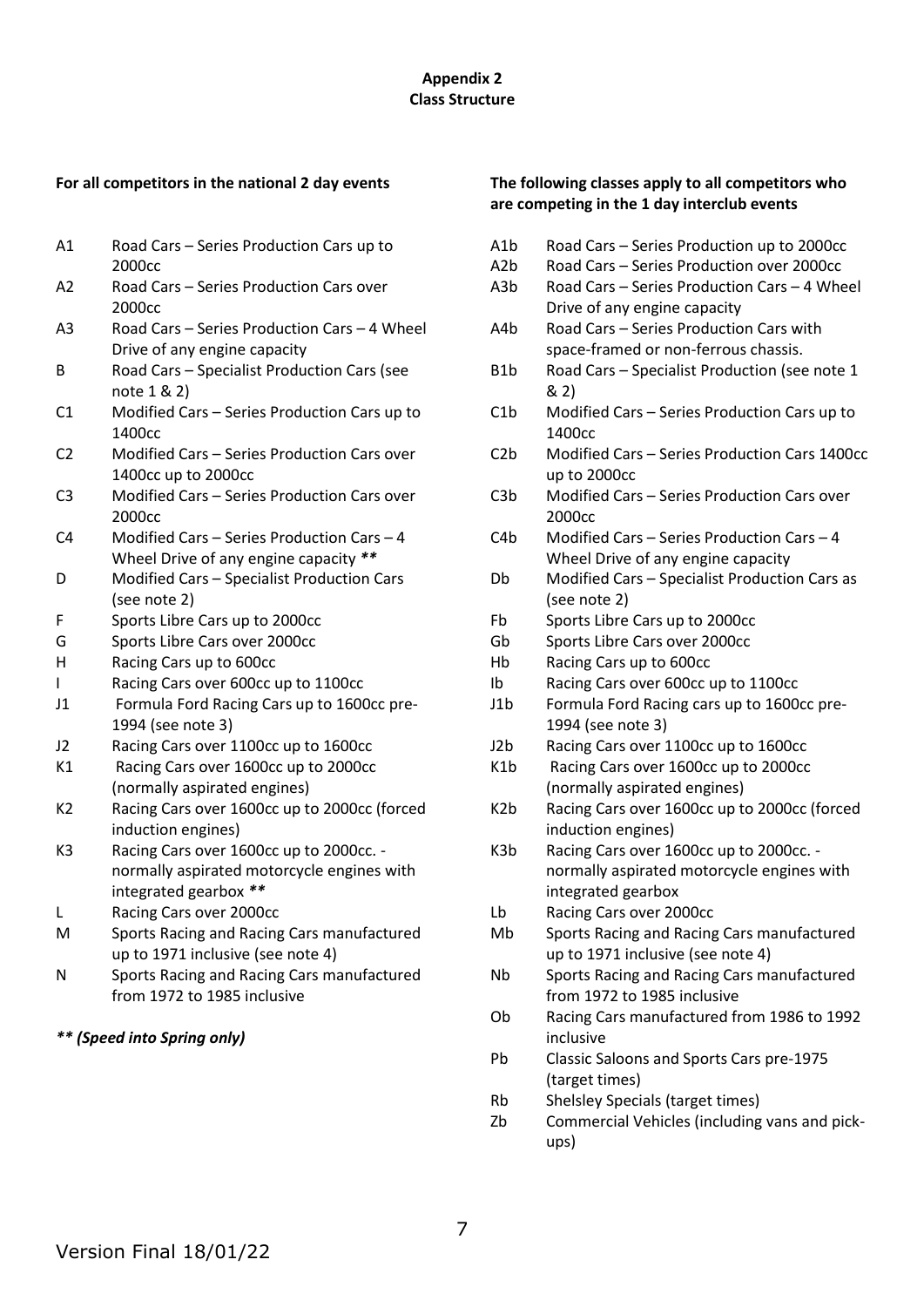### Notes:

- 1. Cars running in road going classes must compete in a road legal condition. Competitors must be able to produce proof of current road tax, insurance and MOT certificate. Proof of road tax will be via taxation receipt or vehicle enquiry printout using the DVLA enquiry website. Competitors will also be required to provide the vehicle registration number of the car on the entry form. Tyres must comply with List 1a or List 1b in the Motorsport UK Yearbook 2022.
- 2. All Caterham, Lotus Seven, Westfield cars and other 'Kit' cars complying with S.12 and S.13 of the 2022 Motorsport Year Book will enter classes B and D. All other cars of this type which do not comply with the above will enter class F or G and comply with the relevant safety regulations.
- 3. Vehicles competing in class J(i) must comply with the appropriate Motorsport UK Formula Regulations.
- 4. To be eligible for class M Sports Racing Cars and Racing Cars manufactured up to 1971 inclusive, vehicles of monocoque construction and those with rear wings will be allowed, provided they were standard on the car at the appropriate date. Wheel rim widths may be increased by no more than 25mm, but period style must be retained. The use of slick tyres is prohibited in class M. The type, size and tread of tyre must remain the same throughout the meeting. Post 1945 cars must run on treaded tyres which may be road tyres complying with the Motor Vehicles (Construction and Use) Regulations, or racing tyres as long as the latter have grooves in the tread pattern which must be lateral and circumferential and any 40mm. diameter area of the tyre must have grooves in at least two different directions, which themselves must have a minimum width of 3mm.
- 5. All competing cars must comply with all the safety requirements detailed in the 2022 Motorsport UK Yearbook and these Regulations.

# **The following championships will run in separate classes.**

- 500 500 Owner's Association Speed Championship
- AUT Autocar Young Drivers
- AH Austin Healey Club Speed Championship
- BH Bert Hadley Memorial Championship (Pre-war Austin Sevens)
- BUK Buckley Register Speed
- BWRD British Women Racing Drivers
- CM Classic Marques Speed Challenge
- DEW DEWS Downton Minis Championship
- FER Pirelli Ferrari Hill Climb Championship
- FCC Bugatti Owners Club Fassis' Classic Speed Championship
- JDC JDC 4 Hills Championship
- MG MG Car Club Speed Championship
- MOR Morgan Sports Car Club Techniques Speed
- NEW Bugatti Owners Club New Barn Cars Speed Championship
- PM1 Paul Matty Sportscars Saloons & Sports Cars
- PM2 Paul Matty Sportscars Sports Racing & Racing Cars
- PS Petro-Canada Lubricants Porsche Speed Championship
- TR Revington TR Sprint & Hill Climb Championship
- TVR TVR Car Club Speed Championship

Classes for the Vintage Meeting

# **Sports Cars – Standard and Modified**

Class 1: Up to 750cc u/s Class 2: 751cc – 1100cc and up to 750cc s Class 3: 1101cc – 1500cc u/s and up to 1100cc s Class 4: 1501cc – 2000cc u/s and up to 1500cc s Class 5: 2001cc – 3000cc u/s and up to 2000cc s Class 6: Over 3000cc – unlimited Class 7: Edwardian Cars **Sports Cars – Specials** Class 8: Up to 1100cc u/s and up to 750cc s Class 9: 1101cc – 1500cc u/s and up to 1100cc s Class 10: 1501cc –3000cc u/s and up to 2500cc s Class 11: Over 3000cc – unlimited **Racing Cars** Class 13: Up to 1100cc Class 14: 1101cc – 1500cc Class 15: 1501cc – 3000cc Class 16: Over 3000cc – unlimited Class 17: Post War Racing Cars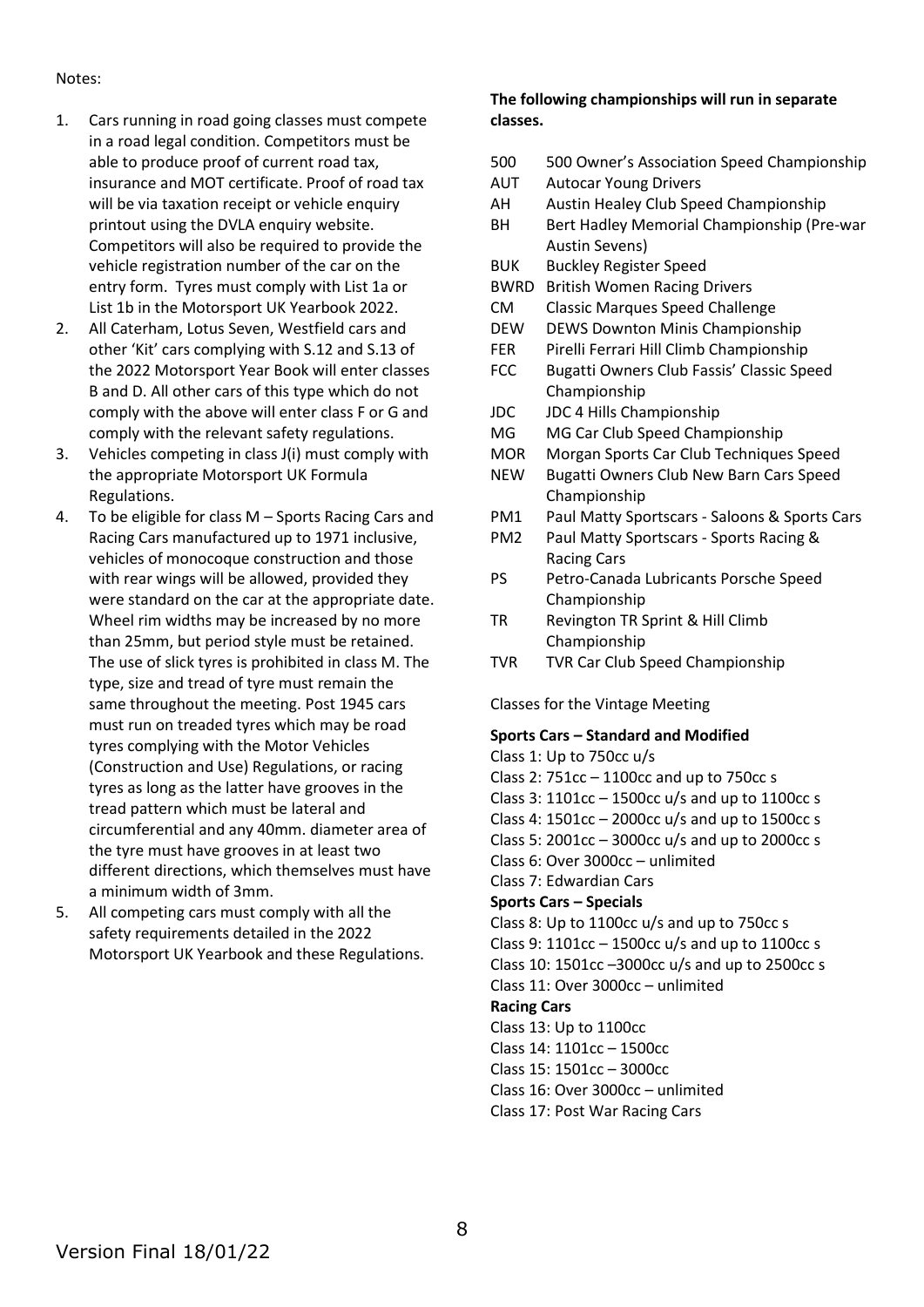### **Appendix 3**

# **Awards and Trophies**

# **3.1 Class Awards - All Meetings:**

First in each class (subject to 3 starters) Second in each class (subject to 6 starters) Third in each class (subject to 10 starters)

# **All Class awards will be presented at the end of the meeting in the barn**

*If the award winner is unable to collect their award, someone may be nominated to collect it on their behalf.*

*N.B Awards will not be posted out or held for collection at a later date.*

# **3.2 Annual awards will be presented for each meeting as per the final instructions.**

3.3 Awards below will be presented based on overall performances throughout the year

# **The Basil Hope Davenport Memorial Trophy**:

To the MAC Member who, during the May, June or August meetings, makes the greatest improvement on (or nearest approach to) the Established Record for his Class standing at the beginning of the May Meeting

#### **The Peter Collins Mille Miglia Trophy**:

To the Competitor in a Modified Specialist Production, Hill Climb Super Sports or Sports Libre Car making the greatest improvement during the May, June or August meetings to the established record for the Class as standing at the beginning of the May meeting.

# **The Raymond Mays Shelsley E.R.A. Challenge Trophy:**

For the Best Time of Year (at any meeting) by a competitor driving an E.R.A. Car.

# **The Jean Bugatti Trophy**:

For Best Time of Year (at any meeting) by a competitor driving a Bugatti Car.

# **The Frank Hepworth Memorial Trophy**:

For the Best Time of the Year (at any meeting) by an MAC Member who does not score points in the British Hill Climb Championship for that year

# **The John Cozens Trophy**:

Held by current holder of the outright hill record, but must be available at Shelsley Walsh for presentation in case a new record is established and be returned to the Club as necessary for re-engraving.

# **The 1928 Davenport Shelsley Trophy**

The fastest time of the year at any meeting by a prewar chain driven car.

# **The Henry Segrave 1925 Shelsley Troph**

For the competitor who makes the greatest percentage improvement during the year to the record that exists for their class at the start of the season.

# **The Ladies' Performance Challenge Trophy**

The lady competitor who makes the greatest improvement during the year to the record existing for her class at the start of the season

# **The Martyr Trophy**

Best Time of the Year at any meeting by a Pre-War V Twin Engined Car

# **The Birmingham International Motoring Festival Trophy**

For the best time by a 500cc racing car complying with the 500OA eligibility rules.

# **Aggregate Awards:**

#### **The J H Russell trophy:**

For the lowest aggregate of Best Times made by a competitor in Top Ten Run Offs at BHC meetings.

#### **The Mark Colton Memorial Trophy:**

For the Greatest Aggregate Improvement Upon (or nearest approach to) Qualifying Times Recorded in the Championship Run-Offs at BHC Meetings

#### **The Martini Trophy:**

For the Lowest Aggregate of Best Times by a competitor in class runs at BHC meetings.

#### **The Ken Wharton Memorial Trophy:**

For Lowest Aggregate of Best Times made by an MAC Member at BHC Meetings.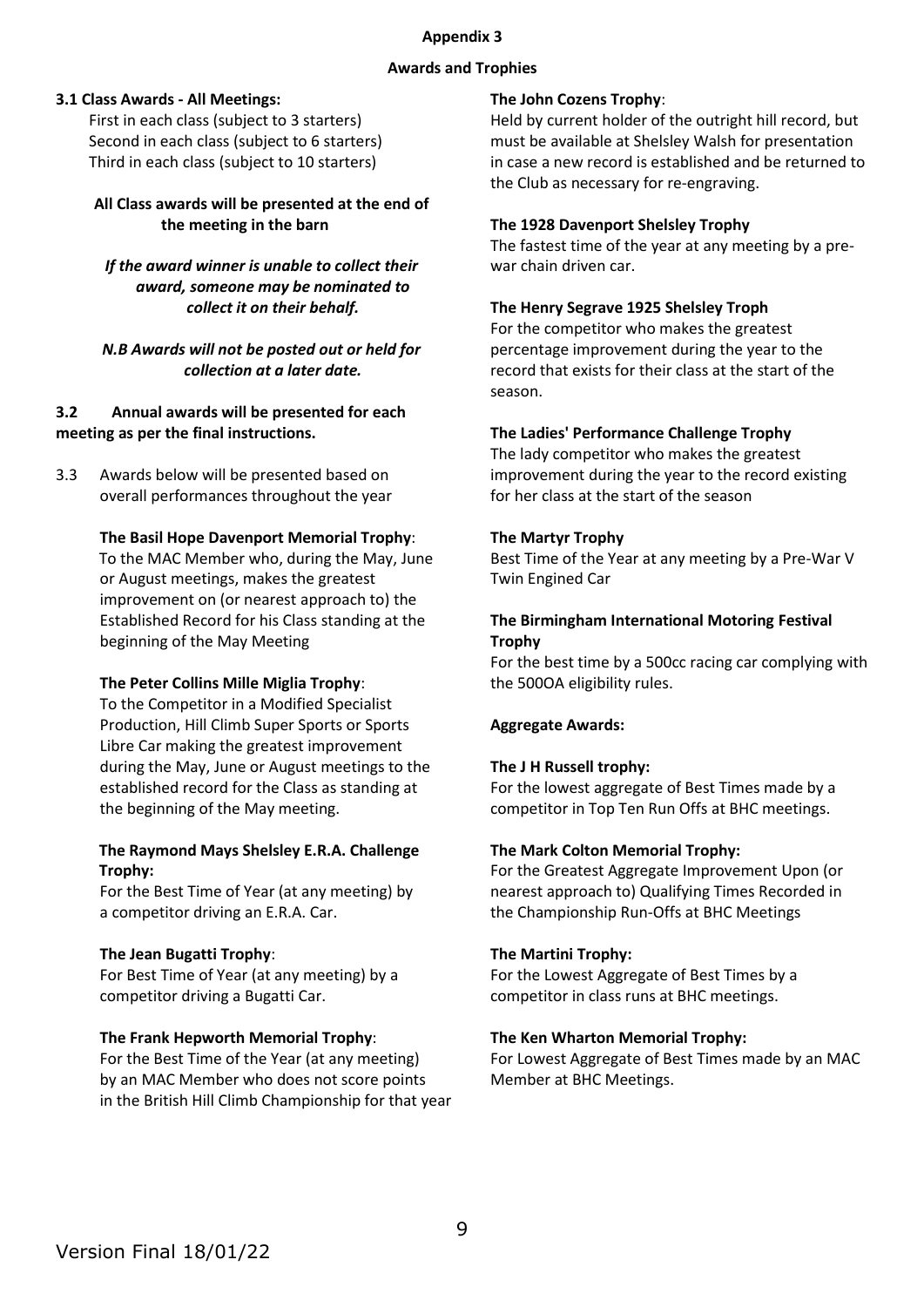# **The Tommy Wisdom Trophy:**

For the Lowest Aggregate of Best Times made by a competitor over 60 years at BHC meetings.

#### **The Grimley and Son Plate**

For the Lowest Aggregate of Best Times made by a competitor driving a front engined twowheel drive specialist production car at BHC meetings.

# **The Lycett Cup:**

For the Competitor in Class M at all MHCC Meetings who scores the Lowest Aggregate of Best Times.

#### **The Newsome Trophy:**

For the Competitor in Class N at all MHCC Meetings who scores the Lowest Aggregate of Best Times.

# **Chris Southall Trophy:**

For the Competitor in Class O at all MHCC Meetings who scores the lowest aggregate of best times.

# **Shelsley Special Awards:**

The classification of vehicles eligible for these Awards shall be at the discretion of the eligibility Scrutineer, bearing in mind the spirit in which such vehicles have traditionally be constructed in the history of Shelsley Walsh. A completed Shelsley Special questionnaire signed by the Scrutineer must be lodged with the office before the event.

# **Period of Holding Awards:**

All Annual Trophies and Cups remain the property of the Club, and are held by the recipient for not more than eleven months. By entering for and competing in the competition, the recipient undertakes to care and to make good any damage or loss sustained while the Trophy is in his possession. Class Awards remain the property of the recipient.